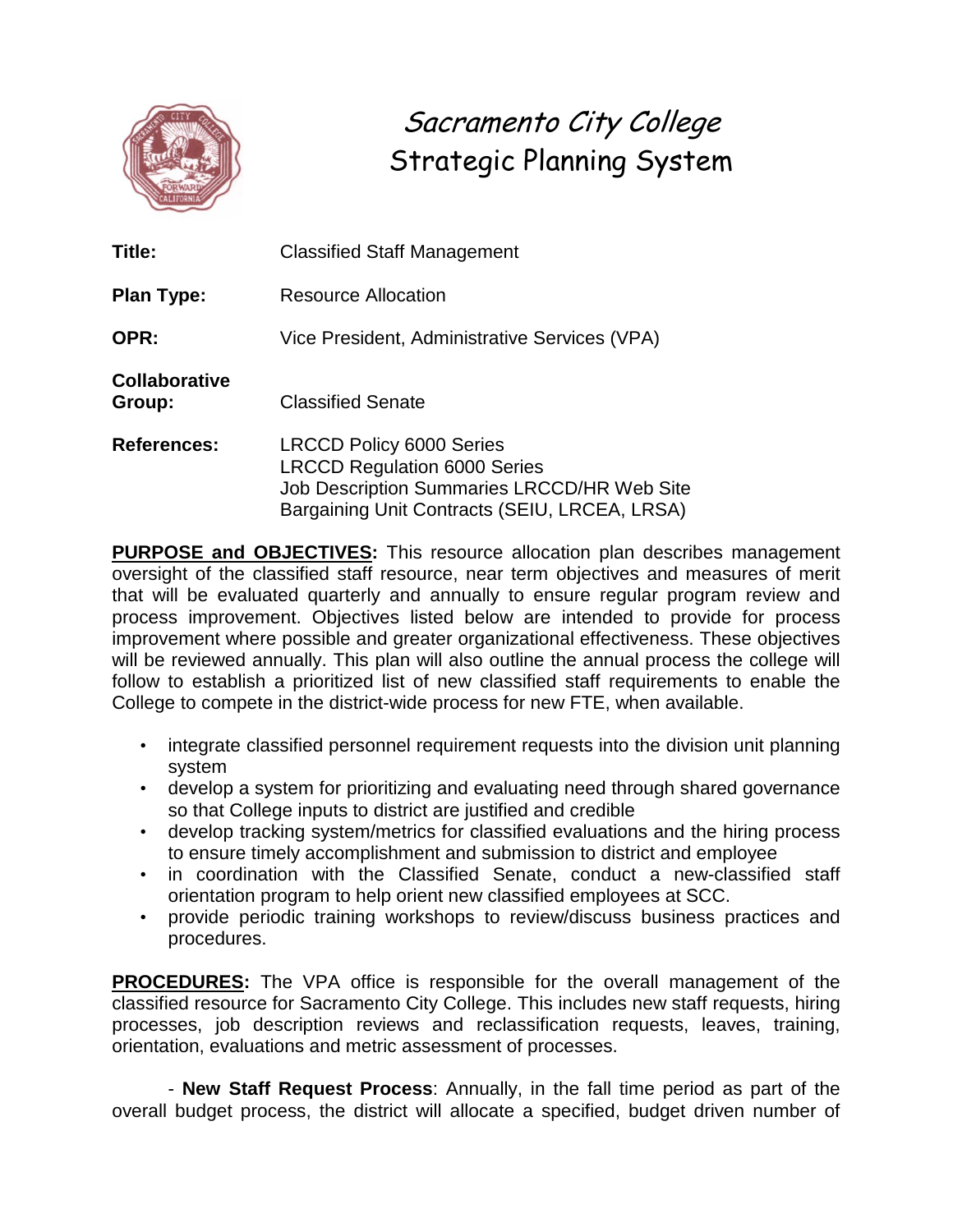NEW classified positions for the colleges and district. Typically, as part of this process, a number of positions will be 'banked' (identified, but held vacant) in anticipation of future growth and to accommodate planned new, permanent Education Centers that will need to be staffed when they come on line. These banked positions will be activated in coordination between the college and district as part of the center activation plan.

Each college and district unit must submit prioritized needs with supporting rationale to compete for the new classified staff positions being made available for that budget year. The outline below reflects the SCC process for developing this prioritized list and the general timeline that will be followed. This process assumes that all requested positions have been previously identified in the College Strategic Planning System and Unit Planning process which provides needed prioritization and rationale to fulfill the district requirements. In times of constrained or reduced budgets, if no new positions are being made available, the prioritization portion of this overall process may be suspended.

The request worksheet is attached to this planning document and is also available on the INSIDE SCC web site for the annual cycle. The unit planning cycle would typically be in the year preceding the budget year in which positions are made available.

## New Classified Staff Request Process and Timing\*

| TIMING*                     | <b>WHO</b>                     | <b>WHAT</b>                                                                                                                                                                                                                                                                                                              |
|-----------------------------|--------------------------------|--------------------------------------------------------------------------------------------------------------------------------------------------------------------------------------------------------------------------------------------------------------------------------------------------------------------------|
| Mar                         | Dept/Unit/Area                 | Classified staffing needs identified and submitted to Division<br>Dean/Director. Positions identified using standard form with specific<br>information included. All requests MUST have been included in the<br>unit plan for the planning year. This is the resource request<br>component of the unit planning process. |
| <b>NLT</b><br><b>Mar 31</b> | <b>Division Deans</b>          | Consolidate new classified staff requests that were identified with<br>unit plan objectives. Provide specific information associated with<br>each position. Identify unit plan objective priorities (all resources)<br>and then prioritize classified staff positions only.                                              |
| April                       | <b>College Service</b><br>Area | VPs and President consolidate requests for their service area.<br>Include all positions in VP/President submission to VPA for<br>consolidation.                                                                                                                                                                          |
| <b>NLT</b><br>April 30      | <b>VPA</b>                     | Collects all classified staff requests from divisions and<br>VPs/President. Builds spread-sheet of all positions from each<br>division and VP/President showing College Service Area rank<br>ordering (President, VPA, VPI, VPSS).                                                                                       |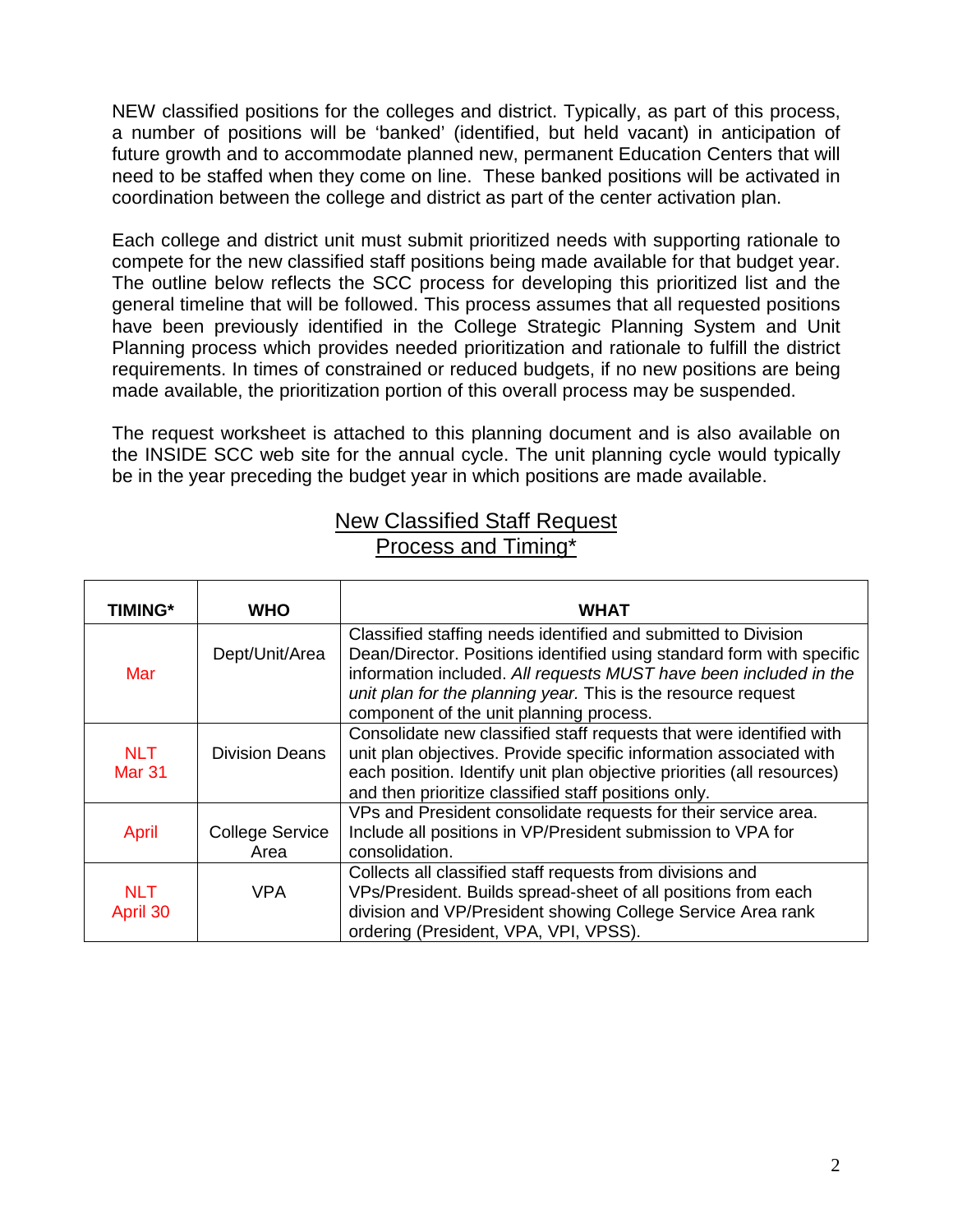| <b>NLT</b><br><b>May 30</b>    | Classified<br>Senate                  | Review all classified positions and develop a rank ordered list for<br>ALL positions being requested. Invite manager and/or department<br>chair to explain position requests, if needed. Submit completed<br>rank ordered list to VPA for consolidation and meet with the<br>President's Executive Staff (President & VPs) to discuss, as<br>appropriate.                                                                                                         |
|--------------------------------|---------------------------------------|-------------------------------------------------------------------------------------------------------------------------------------------------------------------------------------------------------------------------------------------------------------------------------------------------------------------------------------------------------------------------------------------------------------------------------------------------------------------|
| June                           | President's<br><b>Executive Staff</b> | Review College Service Area and Classified Senate rankings.<br>Provide a recommendation for the top 20 positions to the President<br>for submission to District process. Provide unranked listing of all<br>other positions that were submitted through the process. Positions<br>ranked may vary depending on the budget driven number of<br>positions that are forecast to be available. 'Banked' positions are<br>NOT included in this prioritization process. |
| <b>NLT</b><br><b>August 31</b> | President                             | Completes review of rankings and recommendations. Submits,<br>through VPA, recommended priority list for top 20 classified new<br>staff positions. Meets with and provides feedback and rationale to<br>Classified Senate and President's Executive Staff on final rank<br>ordering of positions that will go forward to the District process.                                                                                                                    |
| <b>Sep</b>                     | VPA and<br><b>District</b>            | Submit and defend positions as submitted to the district process.                                                                                                                                                                                                                                                                                                                                                                                                 |
| Oct-Dec                        | District and<br>College               | Announces classified staffing additions to each campus. Campus<br>processes action through PeopleAdmin system to hire position.                                                                                                                                                                                                                                                                                                                                   |

\*Annual timelines will be adjusted based on district and college planning guidelines developed during the planning cycle.

- **Hiring Process**: The hiring process for new or replacement FTE is governed by LRCCD regulation 6122. These procedures are supplemented by a VPA memo that is attached to each hiring packet received by the district office. The hiring process is initiated by the development of a P-102B, Regular Classified Position Transaction Request. Personnel transactions are handled with the on-line PeopleAdmin system to expedite processing time. An online version of the P-102B is available on the Administrative Services tab of the INSIDE SCC web site. This form can be filled out and forwarded to the VPA office to initiate the hiring process. This form is approved by the VPA in conjunction with the requesting division/unit manager.

- **Reclassification Requests**: Permanent reclassification of a position is handled through a request process as described in LRCCD Regulations 6216 and 6222. Reclassification Review Boards are held at the district office on a quarterly basis to review and approve/disapprove requests for permanent reclassification. The process is initiated by the development of a P-126, Request for Reclassification (available on the Administrative Services tab of the INSIDE SCC web site). The schedule and required documentation are developed annually by the Director of Classified Personnel Services at the district office. This applies to incumbents of existing classified positions. Contact the VPA office for procedures used to convert a *vacant* / existing classified position.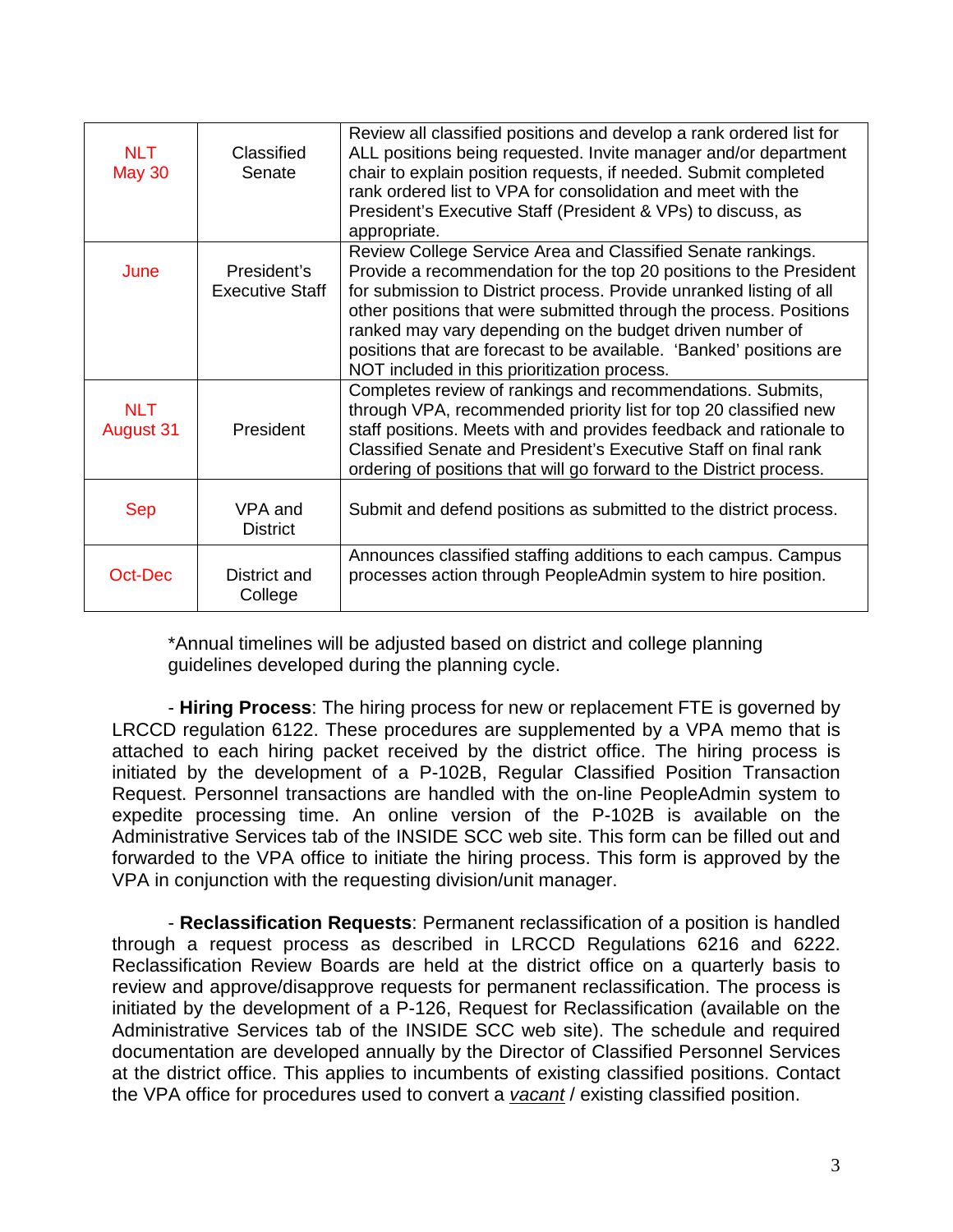**- Job Descriptions/Changes:** Job descriptions are located on the LRCCD web site for all bargaining unit positions in the district. These position descriptions are common to all colleges and work locations in the district. A proposed change to a job description can be submitted to the college VPA for consideration by the district and the other colleges. Similarly, a new job description proposal can be submitted to the college VPA for processing and approval/disapproval by the district. The college is NOT at liberty to alter job descriptions based on individual needs.

- **Professional Staff Development**: A number of staff development opportunities exist for our classified members. These programs are managed by the Staff Resource Center and are funded through a variety of district and college appropriations. A college wide Professional and Staff Development Plan is reviewed by the college leadership and shared governance process on an annual basis. Appropriate resources are provided by the college planning and resource allocation system.

- **Evaluations**: Evaluations are completed on all classified employees on a regularly recurring basis. Required due dates are governed by the applicable collective bargaining unit agreement but generally are on either an annual or bi-annual basis once the probationary or conditional employment period is completed. There are provisions for implementation of a special evaluation to deal with unusual or disciplinary matters that may arise. Evaluations are due to the VPA office within 30 days of the close-out date. All evaluations are reviewed by the Administrative Officer, VPA, and forwarded to the district office for filing in the official personnel record of the employee.

- **Training and Orientation**: Annual orientation for newly hired/promoted classified staff members will be conducted by the VPA office in conjunction with the Classified Senate. Training workshops to address administrative and operational topics will be conducted each semester for the benefit of staff, faculty and management. These workshops are intended to promote a better understanding of administrative and financial management procedures and to provide a forum for feedback to the staff. Topics will be derived from staff input and error rate tracking done by the College business office.

**MEASURES OF MERIT:** In addition to district and campus wide satisfaction surveys that are conducted periodically, the VPA will maintain and track five areas of metric assessment. These metric assessments will be updated regularly as part of the feedback loop for the College planning system and will be briefed to the management team.

- **Position Summary (FTE authorized/filled)**: A current year and seven year look-back of authorized full-time-equivalent (FTE) positions and their fill rate is reviewed quarterly with the management team. The basis for this authorized FTE vs. assigned/filled summary are personnel management products that consider all authorized FTE that the college has, funding source (categorical/grant or general fund) and the incumbent information.

- **Hiring Process Timeliness**: Two aspects of the hiring process are evaluated quarterly and briefed to the management team: length of time, in working days, from the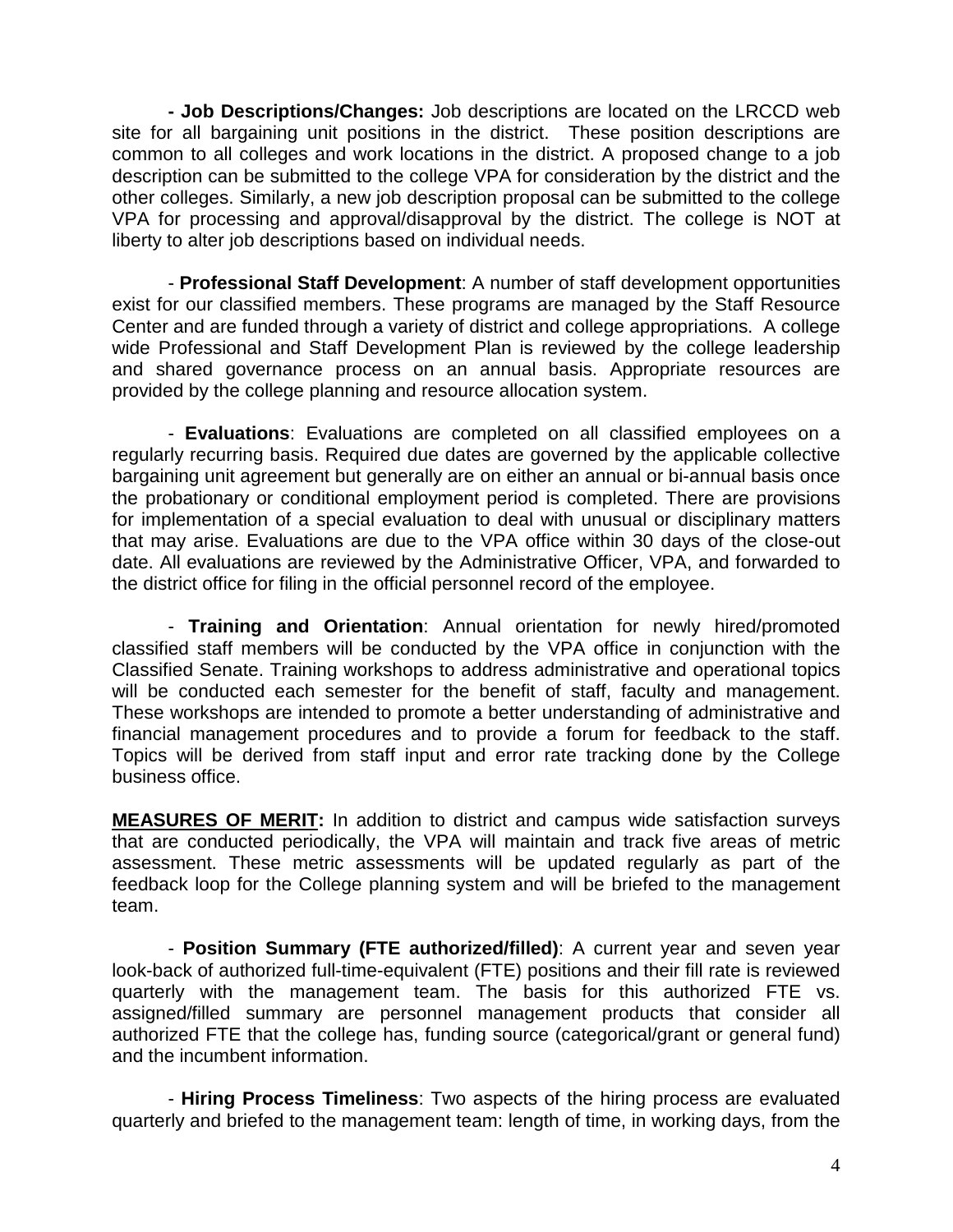time a position is requested for fill until a list of candidates is received from the district by the college; length of time, in working days, from when the college receives the candidate list until a hiring decision is reached and a position is filled. This provides insight into the overall efficiency of the hiring process and helps identify areas for improvement. During times of restricted hiring due to budget constraints, hiring timeline assessments will be suspended and a summary of vacant and/or closed positions that are being tracked to meet budget objectives will be presented to the management team.

- **Evaluation Timeliness**: A by-division review of evaluation timeliness is reviewed quarterly with the management team. An evaluation is considered 'on time' if it is submitted to the VPA office within 30 days of report closure. This provides ample time for completing the report and providing necessary feedback to the individual being evaluated. Evaluations that are over 30 days and over 60 days are tracked and reported. The objective is to have ALL evaluations submitted to VPA and forwarded to district HR within a 30 day standard.

- **Vacant Position Summary:** A summary of vacant positions sorted by College Service Area (CSA) is maintained by the VPA office and reviewed periodically with the President's Executive Staff (PES). This review includes decisions about filling vacant positions, adjusting FTE (hours/months) where appropriate and, in constrained budget times, making decisions about closing positions to meet budget targets mandated by the district. This summary chart is embedded in the VPA quarterly metric brief presented to the management team. It is also posted to Inside SCC.

- **Training Summary**: A quarterly review of training that is accomplished to include number of people in attendance, subjects covered and feedback, as appropriate is reviewed with the management team.

- **Orientation Summary**: The number of people that are eligible for orientation, number attending and critique/feedback summary is periodically reviewed with the management team.

| <b>RESOURCE</b><br><b>REQUIREMENTS:</b> | Normal administrative procedures and overhead; Special<br>Activities Funding, as approved.                                     |
|-----------------------------------------|--------------------------------------------------------------------------------------------------------------------------------|
| DATE:                                   | January 2008<br>Update November 2008<br>Update August 2009<br>Update October 2011<br>Update October 2012<br>Update August 2013 |
| <b>REVIEW CYCLE:</b>                    | Annual                                                                                                                         |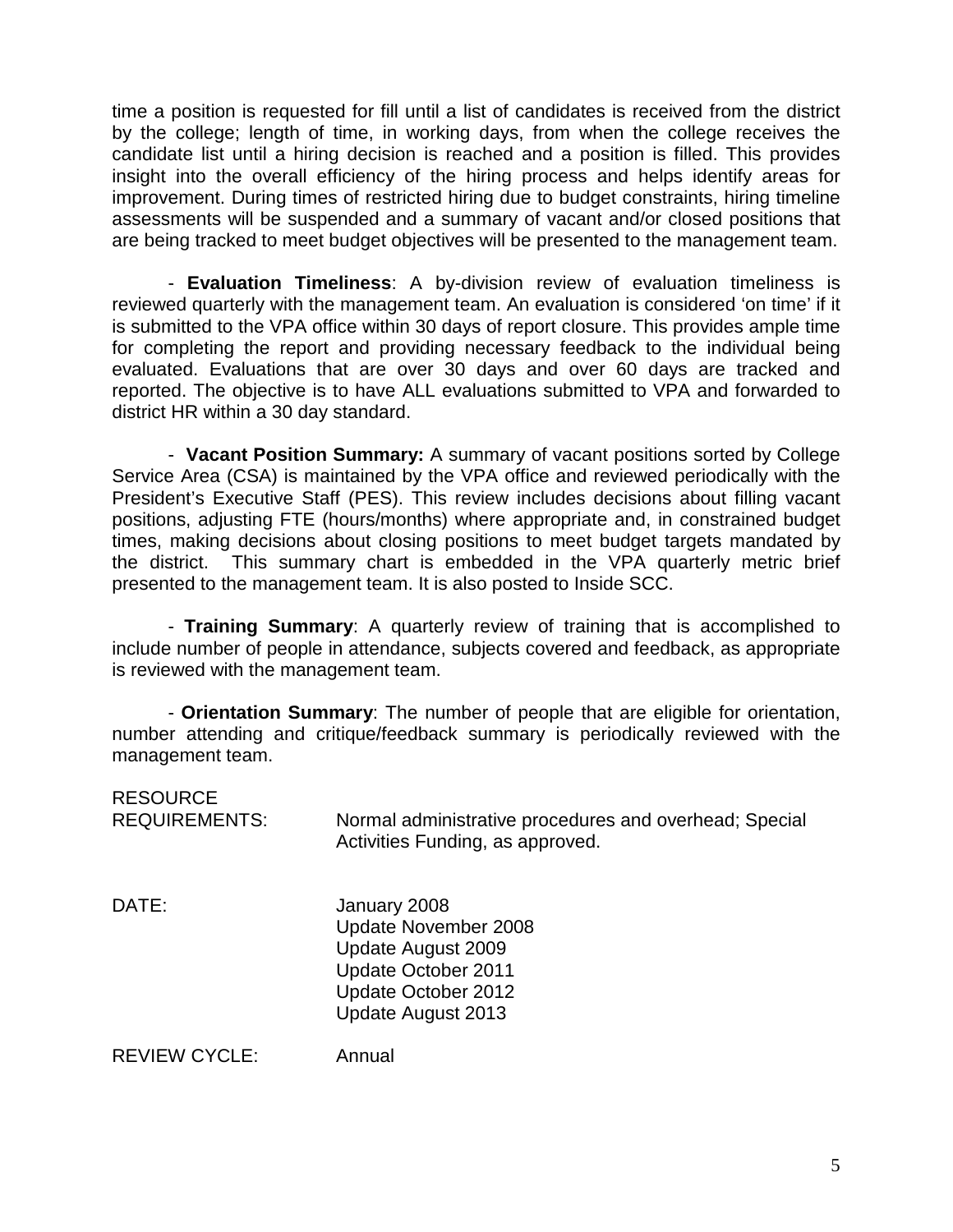## Sacramento City College **Classified Staff Request**

DEPARTMENT/UNIT/AREA: \_\_\_\_\_\_\_\_\_\_\_\_\_\_\_\_\_\_\_\_\_\_\_\_\_\_\_\_\_\_\_\_\_\_\_\_\_\_\_\_\_\_

UNIT MISSION (as reflected on the unit plan). Include mission impact if this position is NOT supported / granted.

## POSITION REQUESTED:

| - Job Code/Range: ________                                                                     |  |       |
|------------------------------------------------------------------------------------------------|--|-------|
| - Work Location: Main Campus______ Outreach ________ Other _______                             |  |       |
| - Requested FTE: 1.0 ______ .833 ______ .75 ______ .5 ______                                   |  | Other |
| - Hours / Week: _______________________________                                                |  |       |
|                                                                                                |  |       |
|                                                                                                |  |       |
| - Duty Location (Bldg/Room #/Site): _____________                                              |  |       |
| - Extension of current employee work year: Y___ N ___ Current FTE: ___ Requested FTE ___       |  |       |
| - Extension of current employee work hours: Y_ N __ Current FTE: __ Requested FTE ___          |  |       |
| - Currently using temporary classified staff: Y___ N ____; If so, for how long: ______________ |  |       |
| - Has this position been previously requested: Y ___ N ___; If so, how many times: ________    |  |       |
|                                                                                                |  |       |

COLLEGE GOAL(S) SUPPORTED (as reflected on the unit plan). Please identify the segment of the college community that is supported, e.g. basic skills students, faculty, staff, etc.